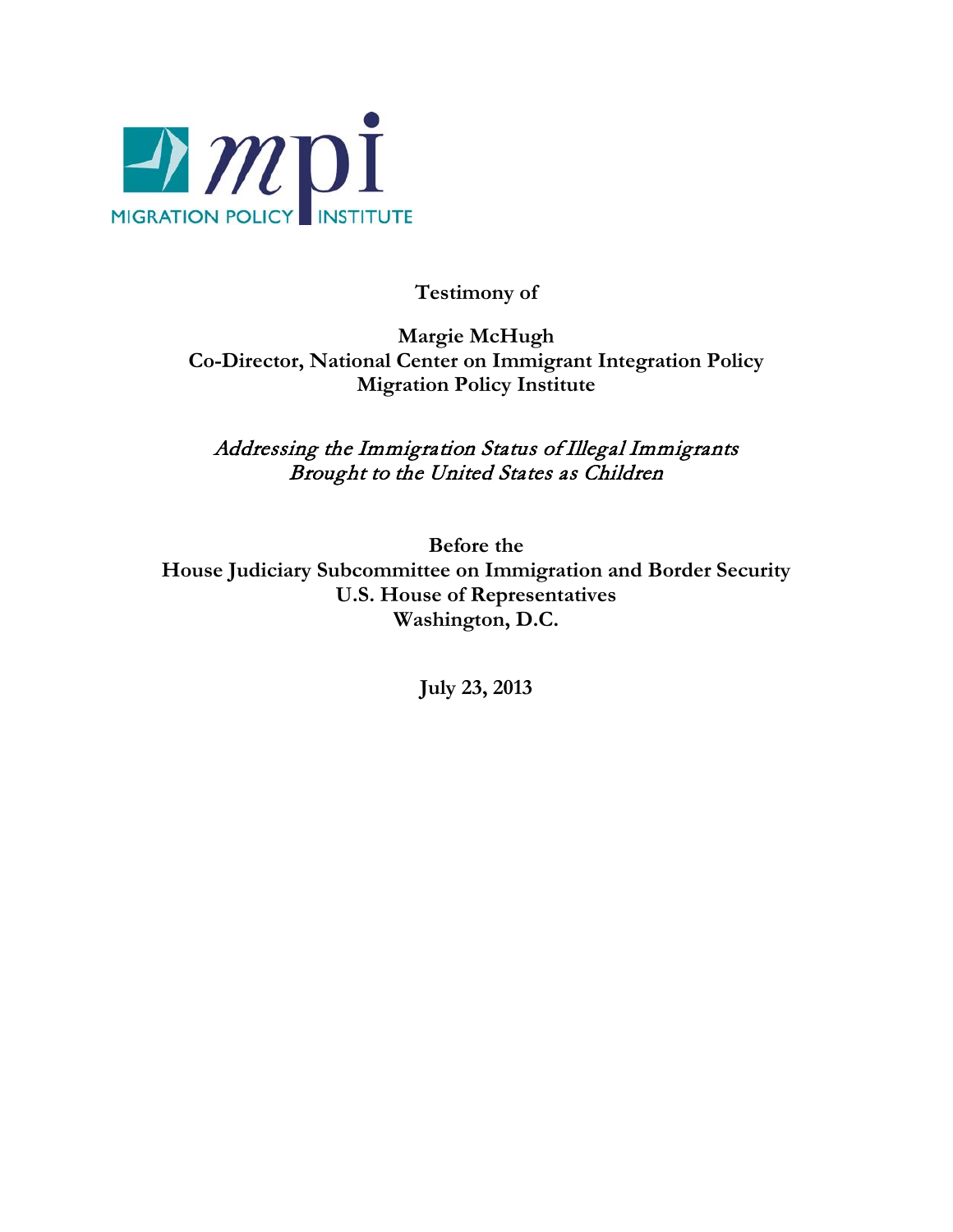Chairman Gowdy, Ranking Member Lofgren and Members of the Subcommittee:

Good afternoon. I am Margie McHugh, and I am Co-Director of the National Center on Immigrant Integration Policy at the Migration Policy Institute (MPI), an independent, non-partisan think tank in Washington that analyzes U.S. and international migration and immigrant integration trends and policies. Thank you for the opportunity to testify today on the topic of "Addressing the Immigration Status of Illegal Immigrants Brought to the United States as Children."

For over a decade, a select group of unauthorized immigrants—young adults who were brought to the United States as children and do not have a means to acquire legal status—has acquired a unique place in immigration policy discussions and legislative efforts. As you know, these young people are often referred to as DREAMers, a reference to the Development, Relief and Education for Alien Minors (DREAM) Act, which would provide a path to legalization for those who meet its higher education or military service requirements. This bipartisan legislation was first championed in 2001 by Senators Orrin Hatch (R-UT) and Richard Durbin (D-IL), and since then has been introduced regularly both as a stand-alone bill and as part of broader comprehensive immigration reform bills.

While this hearing is not about specific legislation**,** I have been asked to testify about the broad demographics of the population of young immigrants who were brought here as children and have since established deep roots in this country. To our knowledge there are no general analyses of the entire unauthorized youth population under, for example, age 18 or unauthorized immigrants regardless of age who arrived in the United States as children. My testimony will therefore rely on and summarize MPI's prior analysis of the potential DREAM Act population as this provides our best available proxy for the unauthorized youth population. After discussing the size and characteristics of this population, I will then turn to a discussion of some of the barriers that young immigrants could face in meeting education or military service requirements that have been a feature of prior legislation, including challenges in paying for a college education, meeting caregiving and other family responsibilities and, for some, filling gaps in their English proficiency and academic skills before enrolling in college.

# **I. Size of the Population**

While we do not know the specific provisions that might emerge from final immigration legislation in the current Congress, there are several key criteria that have held constant across this policy debate since it first arose in 2001. The target population for our analysis therefore includes individuals who:

- Have entered the United States before age 16
- Have been continuously present in the United States for at least five years prior to the legislation's enactment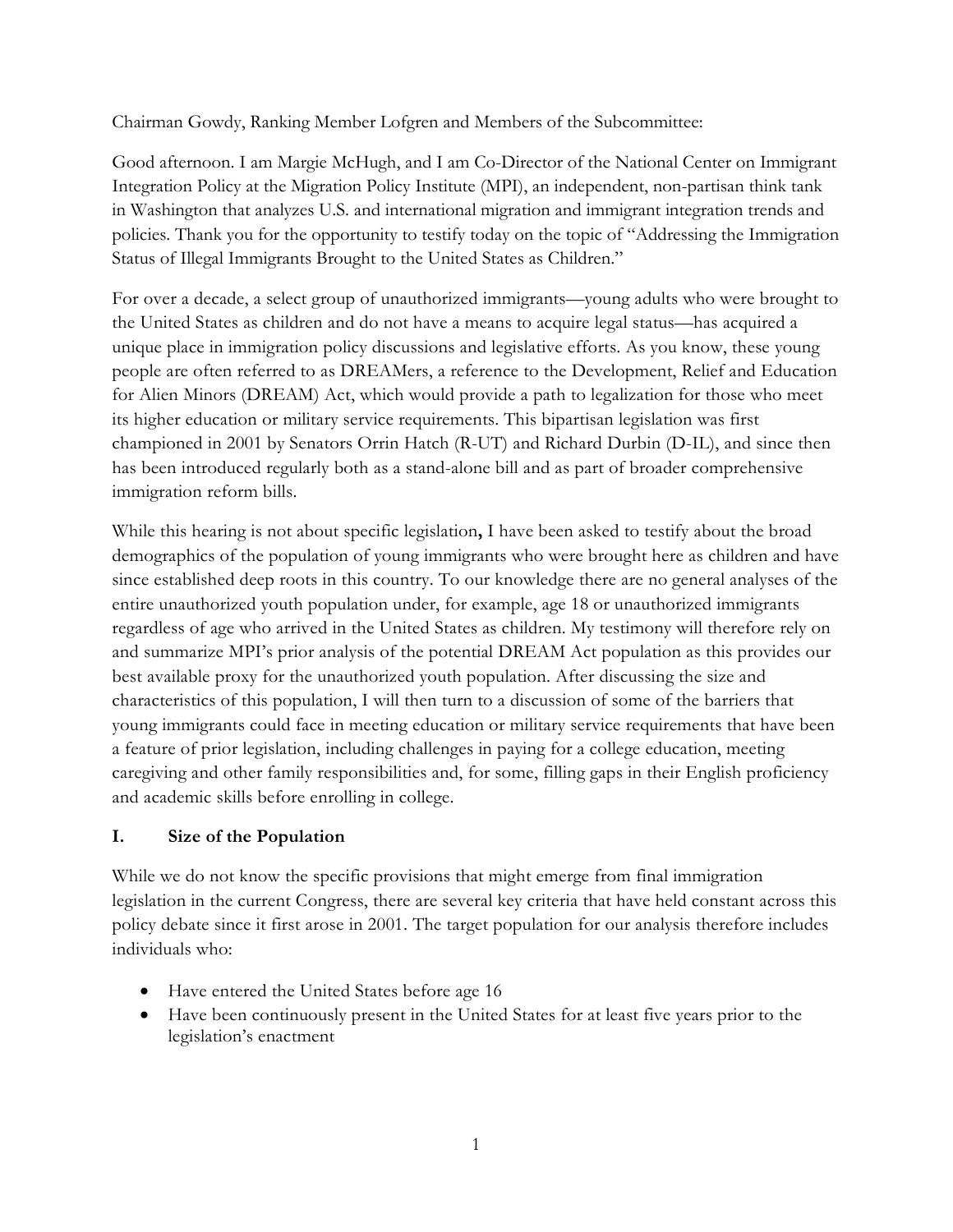Prior bills would create a path to legal permanent residence and naturalization for those who meet education or military service requirements. Specifically, applicants would be able to earn permanent residency if they:

- obtain a degree<sup>[1](#page-2-0)</sup> from an institution of higher education or complete at least two years in a program for a bachelor's degree or higher in the United States or
- honorably serve in the U.S. military.

MPI's 2010 analysis of the size of the youth population that could benefit from a targeted legalization program<sup>[2](#page-2-1)</sup> was based on the 2009 DREAM Act introduced by Senator Durbin and Representative Howard Berman (D-CA). Our analysis found that approximately 2.1 million children and youth were potentially either immediately eligible for conditional legal status or could become eligible in the future. Of these 2.1 million potentially eligible individuals, however, we estimated that only about 38 percent—825,000 people— were likely to meet the educational or military participation requirements to achieve permanent residence (in other words gain a green card).

The Census Bureau does not ask legal status on its surveys or the decennial census, so our analysis used a methodology<sup>[3](#page-2-2)</sup> that imputes legal status based on a number of characteristics, among them year of arrival, gender and country of origin. Using these data, we developed estimates of how many young people would be eligible to apply for permanent residence based on their age, length of residency, how old they were when they arrived in the United States and current educational attainment. This is how we arrived at the estimate that 2.1 million people would be potentially eligible.

More recently, the Congressional Budget Office (CBO) estimated that approximately 1.5 million unauthorized immigrants would meet the age at arrival criteria under a version of the DREAM Act included in the recent Senate immigration legislation (S. 744). Approximately 24 percent of these—360,000—would be able to achieve permanent residence or naturalize by 2023, CBO estimated.

In sum, both CBO and MPI concluded that only a small share of the total unauthorized youth population could eventually meet the educational or military participation requirements to gain a green card. Throughout the remainder of this testimony, I will draw upon MPI's detailed profile of the potentially eligible population, recognizing that the numbers could change based upon the

<span id="page-2-0"></span><sup>1</sup> In conducting our analysis we defined "degree" to mean an award conferred by an institution of higher education (e.g. a community college) that requires at least 60 credits or about two years of coursework.  $\overline{\phantom{a}}$ 

<span id="page-2-1"></span><sup>&</sup>lt;sup>2</sup> Jeanne Batalova and Margie McHugh, *DREAM vs. Reality: An Analysis of Potential DREAM Act Beneficiaries* (Washington, D.C.: Migration Policy Institute, 2010), www.migrationpolicy.org/pubs/dream-insight-july2010.pdf.

<span id="page-2-2"></span> $\frac{3}{2}$  Our analysis was based on pooled data from the Census Bureau's 2006-2008 Current Population Survey (CPS) that were augmented with legal status imputations for the foreign born, based on the methodology developed by Jeffrey S. Passel of the Pew Hispanic Center.3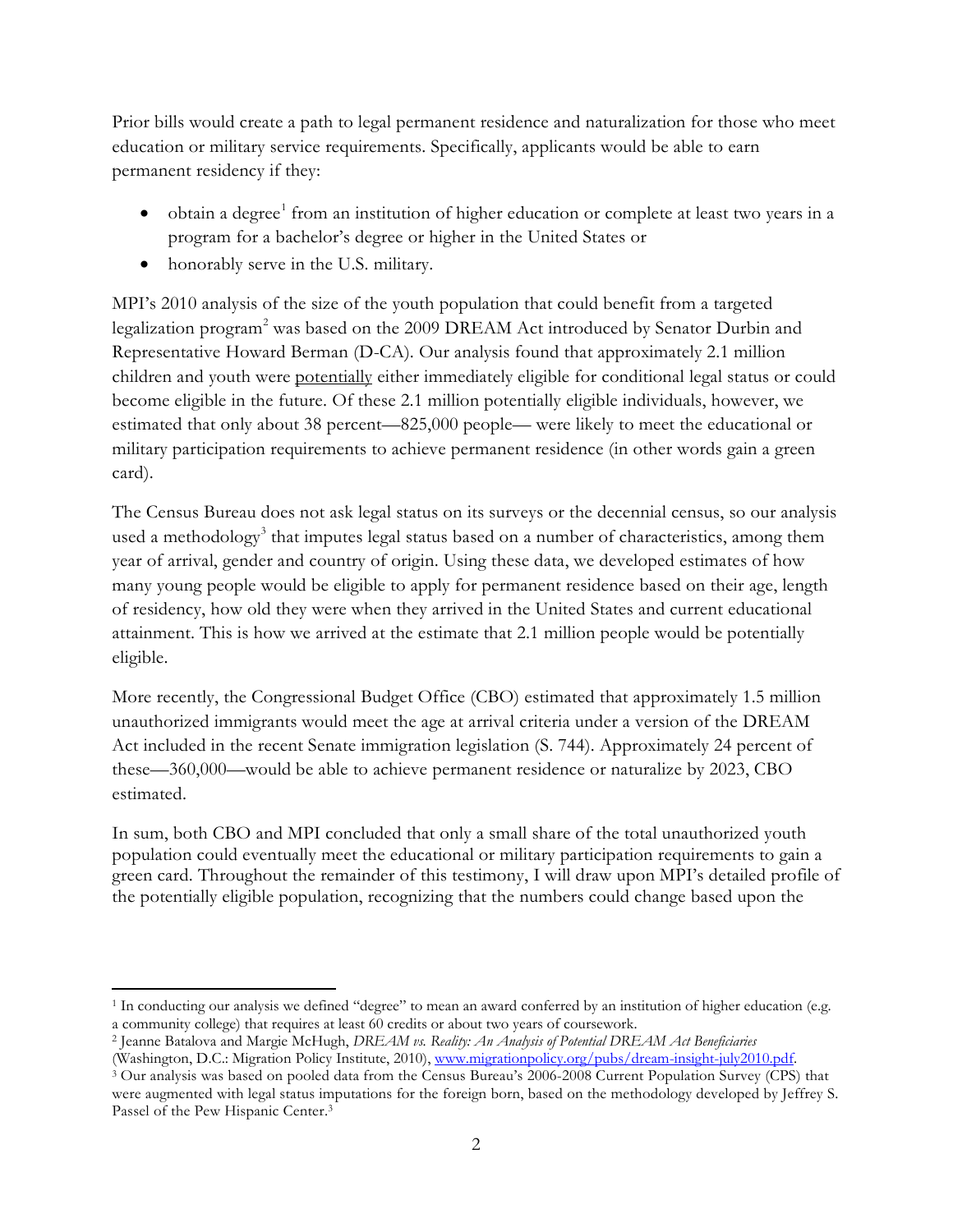shape of future legislation. [4](#page-3-0)

# **II. Key Characteristics of the Population**

A legalization focused on unauthorized immigrants who entered the United States as children would have a particularly significant impact on the handful of states where the bulk of this population is heavily concentrated (see Figure 1). California has by far the largest number, accounting for 26 percent of all potential beneficiaries. Texas is home to 12 percent, followed by Florida (9 percent), New York (7 percent) and Arizona (5 percent). Several smaller, "new destination" states that have become known for rapid increases in the size of their immigrant populations in recent years—including Georgia and North Carolina—also account for a sizeable share. Altogether, about 75 percent of the potentially eligible population resides in 10 states.

**Figure 1. Top Ten States with the Largest Number of Potential DREAM Act Beneficiaries (%)**



*Source:* Migration Policy Institute (MPI) analysis of Census Bureau Current Population Survey (CPS), 2006-2008 pooled data, augmented with assignments of legal status to noncitizens by Jeffrey S. Passel, Pew Hispanic Center.

With regard to region of origin, the vast majority of potential beneficiaries are from Latin America, with Mexican immigrants accounting for 62 percent. Central American immigrants make up 11 percent and other Latin American immigrants another 11 percent. Asian immigrants

<span id="page-3-0"></span><sup>4</sup> Various versions of the DREAM Act differ on whether there is an upper age ceiling on eligibility. MPI's analyses were based on the eligibility criteria included in the 2009 legislation. For more information, see U.S. Senate, Development, Relief and Education for Alien Minors Act of 2009, S. 729, 111<sup>th</sup> Cong, 1<sup>st</sup> session, [http://thomas.loc.gov/cgi-bin/query/z?111:S.729;](http://thomas.loc.gov/cgi-bin/query/z?111:S.729) U.S. House of Representatives, American Dream Act, H.R. 1751, 111th Cong, 1st session, [http://thomas.loc.gov/cgi-bin/query/z?c111:H.R.1751:.](http://thomas.loc.gov/cgi-bin/query/z?c111:H.R.1751) Both bills were introduced on March 26, 2009.  $\overline{\phantom{a}}$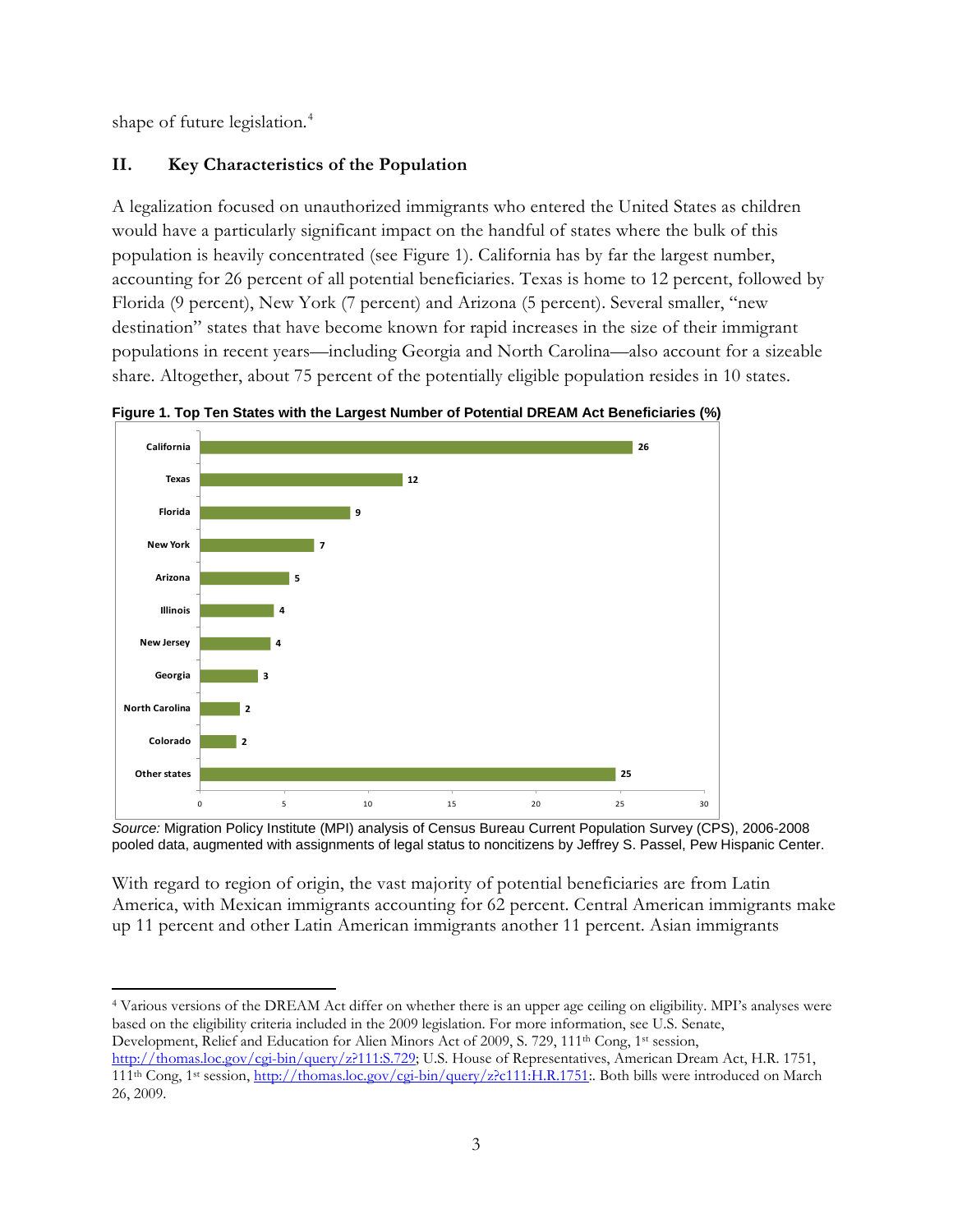represent 10 percent of the potentially eligible population, and the remaining 7 percent are from other regions, including Europe, Africa and Canada.

# **III. Educational Attainment**

The youth and children who would be potential beneficiaries include those who were brought to the United States before age 16 and have lived in this country for at least five years. Within this broader population, some groups would have greater odds of completing a college degree or military service. MPI created a typology of these groups according to their age and level of education, and estimated each group's likelihood of meeting the requirements to obtain legal permanent residence.

- *a. Immediately meet conditions for permanent status: college degree holders*. Young adults who have already obtained at least an associate's degree would qualify for legal permanent residence. This well-educated population is a relatively small group, representing 5 percent of the total potentially eligible population, or approximately 114,000 individuals.
- *b. Potentially eligible: high school graduates/ GED completers.* Those who have already earned a high school diploma or GED—but not a postsecondary degree—would need to pursue college or military service in order to earn permanent residence. This group represents approximately 28 percent of the total population, or 612,000 individuals. Among this group, MPI has estimated that 260,000 would qualify for permanent residence after completing an associate's degree or two years toward a bachelor's degree. We estimate that the route to permanent residence through military service would be substantially narrower in both availability and uptake, with fewer than 31,000 likely to adjust to permanent residence via this route (the reasons for which will be discussed below). [5](#page-4-0)
- *c. Future potentially eligible: children under age 18*. School-age children would be eligible for legal permanent residence in the future if they graduate from high school or earn a GED and complete the postsecondary education or military service requirements. There are more than 934,000 children under age 18 who comprise the future potentially eligible population. Among these children, MPI estimated that 360,000 would be likely to complete high school and obtain a postsecondary degree, and another 40,000 would complete the military service requirements—with both these groups qualifying for legal permanent residence.

<span id="page-4-0"></span><sup>5</sup> Estimating the number of those who could adjust to permanent legal status by serving in the military is much more difficult. One would expect that the military service path to permanent legal status would be appealing to many potential DREAM beneficiaries, particularly those who do not have the financial resources to pursue postsecondary education. However, the educational and English language proficiency requirements for military service may present a barrier for some. Relying on the recent past as a guide, we find that less than 1 percent of age-eligible Hispanics (18 to 44) were active enlisted military members in 2008. Given the powerful incentive of permanent legal status, we assume that 5 percent or less of potential beneficiaries would follow the military service path.  $\overline{\phantom{a}}$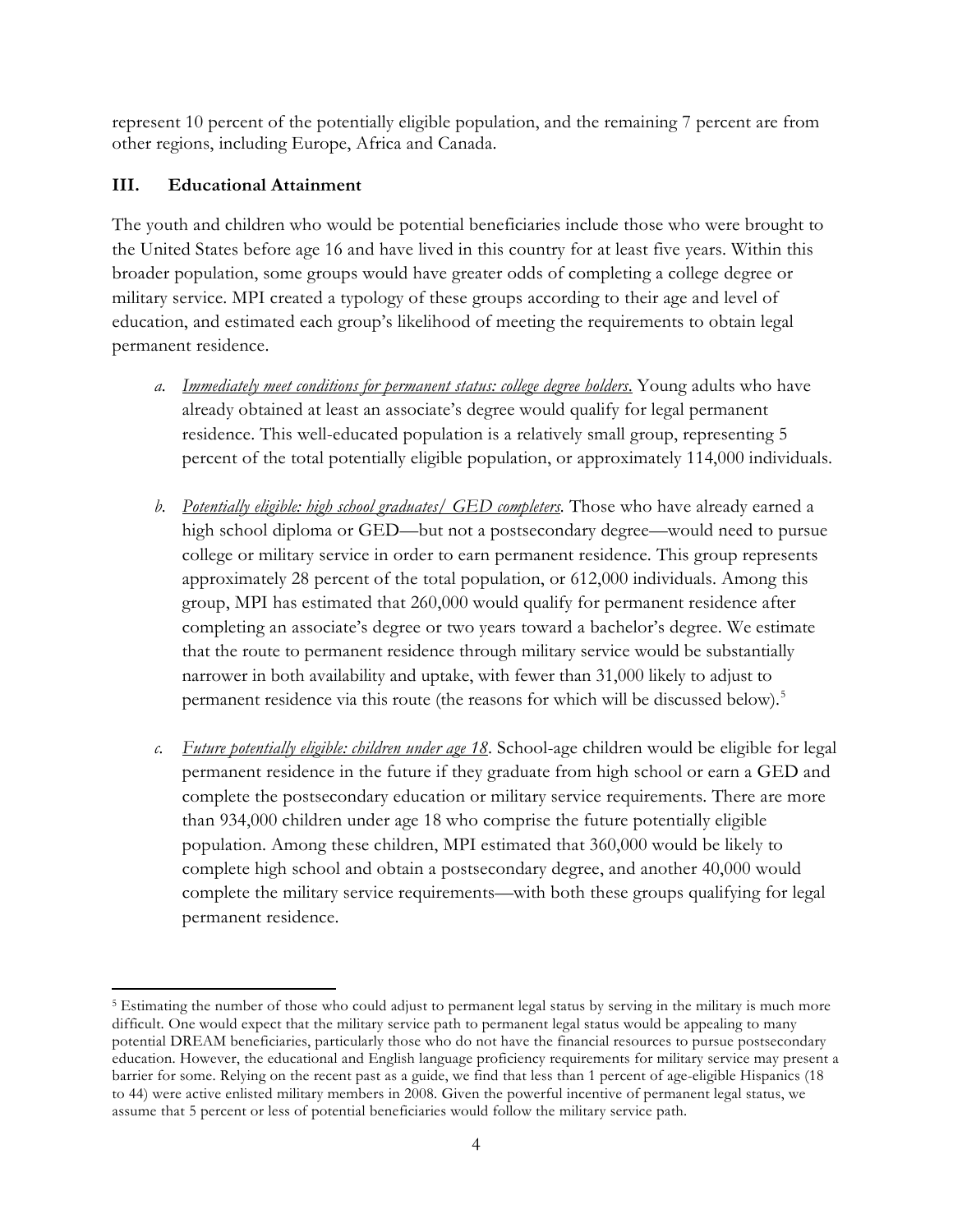*d. Young adults who lack a high school diploma/GED.* Finally, roughly 23 percent of those who meet the length of residency and age at arrival requirements—nearly 500,000 individuals—are over age 18 and do not have a high school diploma. These individuals could become eligible in the future if they complete a GED or secondary-level diploma through the adult education system and subsequently complete postsecondary education or military service. Still, their prospects for reaching this threshold are particularly slim: we estimated that only 22,000 of this group would progress to legal permanent residence.

# **IV. Barriers to Legalization**

Youth who were brought to the United States as children represent arguably the most "Americanized" and well-integrated group of unauthorized immigrants. Federal, state and local governments have already invested substantial resources in their elementary and secondary education, and they have, for the most part, been afforded the same opportunities as their peers through high school. Their prospects for postsecondary education and career success are severely limited, however, due to financial and legal barriers. Our estimates of the number that would complete at least two years of college and achieve legal permanent residence take into the account the high hurdles that some groups of potential beneficiaries will experience.

*Income/Poverty Status:* Over half (58 percent) of potential beneficiaries live in low-income households, defined as less than 200 percent of the federal poverty level. Among those who have a high school diploma or GED but lack a postsecondary degree, 47 percent are low income. The median family income among this group is \$40,000.

A wide body of research demonstrates a negative relationship between poverty and academic success across all levels of education. After high school graduation, the impact of poverty on individuals' postsecondary choices is particularly pronounced due to the high cost of college tuition, along with the opportunity cost, for example, of entering the workforce versus pursuing an education. The full costs of a year of college in 2012-13—including tuition, fees, books, transportation, housing and other expenses—ranged from approximately \$15,500 for those attending public two-year colleges to over \$35,000 for those paying out-of-state tuition at public, four-year colleges.<sup>[6](#page-5-0)</sup>

Unauthorized immigrants are ineligible for federal Pell grants and recent versions of the DREAM Act bar them from accessing Pell grants until after they become legal permanent residents. Since the cost of higher education and access to financial aid are such critical factors affecting college completion for low-income youth, based on historical trends we believe that college affordability is likely to be the most significant factor that will prevent young immigrants from completing a postsecondary education requirement as part of a pathway to achieving legal permanent residence.

<span id="page-5-0"></span><sup>6</sup> College Board, "Trends in College Pricing, Average Estimated Undergraduate Budgets, 2012-13," Figure 1, [http://trends.collegeboard.org/college-pricing/figures-tables/average-estimated-undergraduate-budgets-2012-13.](http://trends.collegeboard.org/college-pricing/figures-tables/average-estimated-undergraduate-budgets-2012-13)   $\overline{\phantom{a}}$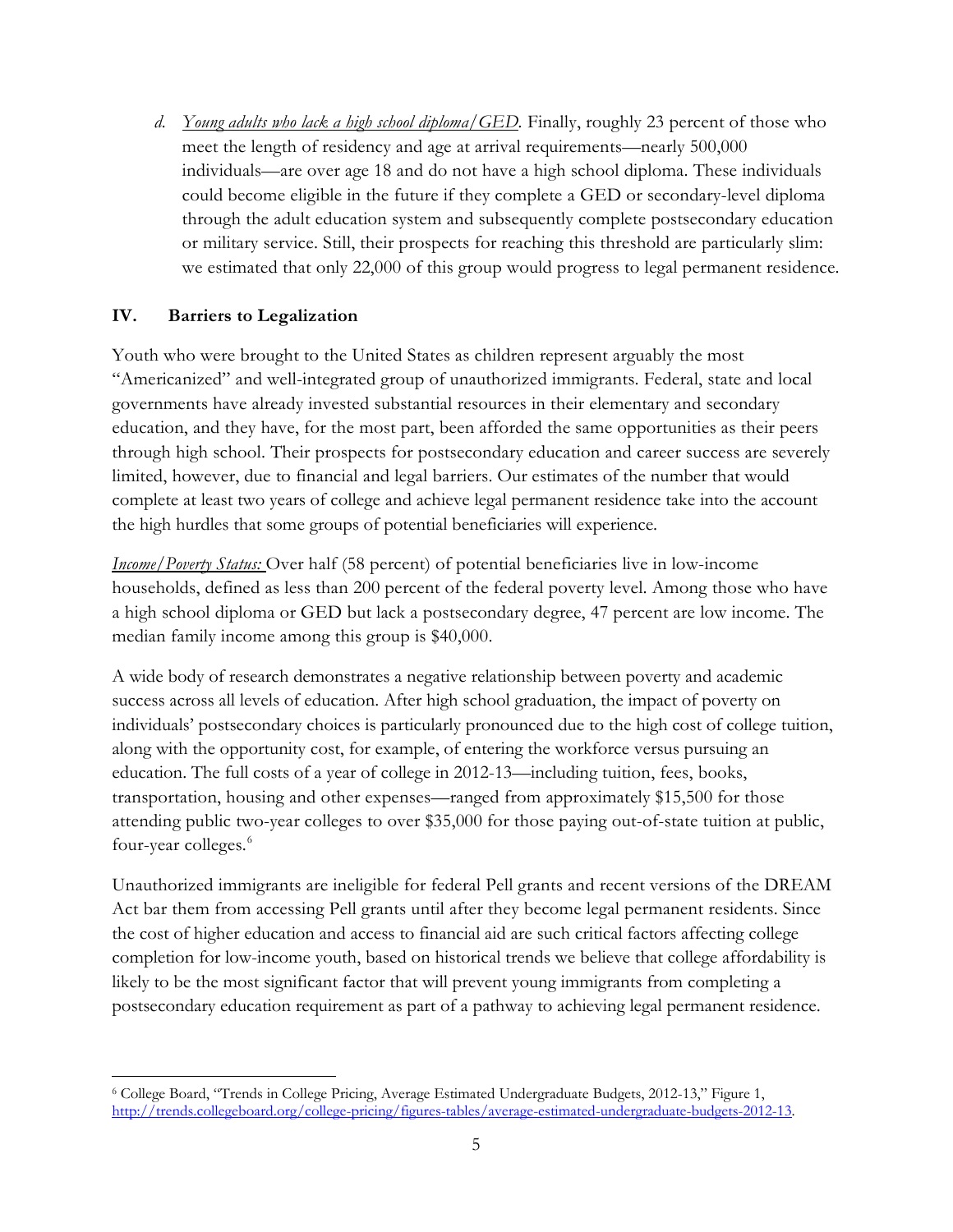*Parenting and Family Responsibilities:* A substantial number of those young adults who came to the United States as children are now parents with their own dependent children. Among female potential beneficiaries who have a high school diploma or GED but not a college degree, over onethird (38 percent) are parents; this share is substantially higher among women who are over 18 and lack a high school diploma (57 percent). Among men, the share with children ranges from approximately one-fifth to one-quarter across the different groups of potential beneficiaries. These figures indicate that many prospective beneficiaries—especially young women—will face challenges associated with balancing caregiving responsibilities and educational pursuits. For this cohort, in particular, social supports such as child care, transportation assistance and counseling—as well as flexible course scheduling and online learning—are likely to play a critical role in their college persistence and completion.

*Labor Force Participation:* Among potential beneficiaries with a high school diploma or GED but not a college degree, 85 percent of men and 62 percent of women were in the labor force. For many of these individuals, reducing their work hours to pursue postsecondary education may be a tough choice to make, as they are often the breadwinners for their families, and would likely struggle to balance their studies with the need for income from work. However, the new opportunities created by a legalization pathway may change that equation for some, motivating them to prioritize their education as a ticket to legal permanent residence and eventually, perhaps better jobs.

*Limited English Proficiency:* Approximately one-fifth of all potential beneficiaries—350,000 individuals—have limited English proficiency. The majority of these individuals (56 percent) are adults who also lack a high school diploma or GED. In most cases, these individuals would need to complete adult English as a Second Language (ESL) courses before pursuing a GED and eventually earning college credits. For this cohort, the military route would be no easier to pursue than the postsecondary route, since the military aptitude test can be taken only in English. Additionally, those who have a GED—instead of a high school diploma—must achieve a higher qualifying score on the military aptitude test and compete for a limited number of openings in each branch of the military.<sup>[7](#page-6-0)</sup>

*Academic Readiness:* Finally, a sizeable share of high school graduates is likely to be unprepared for college-level courses. Compared to the entire U.S. undergraduate population, immigrants are especially likely to require remediation at the college level, $\delta$  potentially due to gaps in their academic English skills as well as the quality of their high school curriculum. The design and quality of remedial courses such students are placed in have been identified as major obstacles on the path to a college degree, with many students in these courses never progressing to college-level courses.<sup>[9](#page-6-2)</sup>

<span id="page-6-2"></span><sup>9</sup> Complete College America, Remediation: Higher Education's Bridge to Nowhere (Washington, D.C.: Complete College America, 2012), [www.completecollege.org/docs/CCA-Remediation-final.pdf;](http://www.completecollege.org/docs/CCA-Remediation-final.pdf) Thomas Bailey, Dong Wook Jeong and

<sup>7</sup> Rod Powers, "US Military Enlistment Standards: Education,"  $\overline{\phantom{a}}$ 

<span id="page-6-0"></span>[http://usmilitary.about.com/od/joiningthemilitary/a/enleducation.htm.](http://usmilitary.about.com/od/joiningthemilitary/a/enleducation.htm)

<span id="page-6-1"></span><sup>8</sup> Sandra Staklis and Laura Horn, "New Americans in Postsecondary Education: A Profile of Immigrant and Second-Generation American Undergraduates," (Statistics in Brief, NCES 2012-213, U.S. Department of Education, National Center for Education Statistics, Washington, D.C., July 2012), http://nces.ed.gov/pubs2012/2012213.pdf.